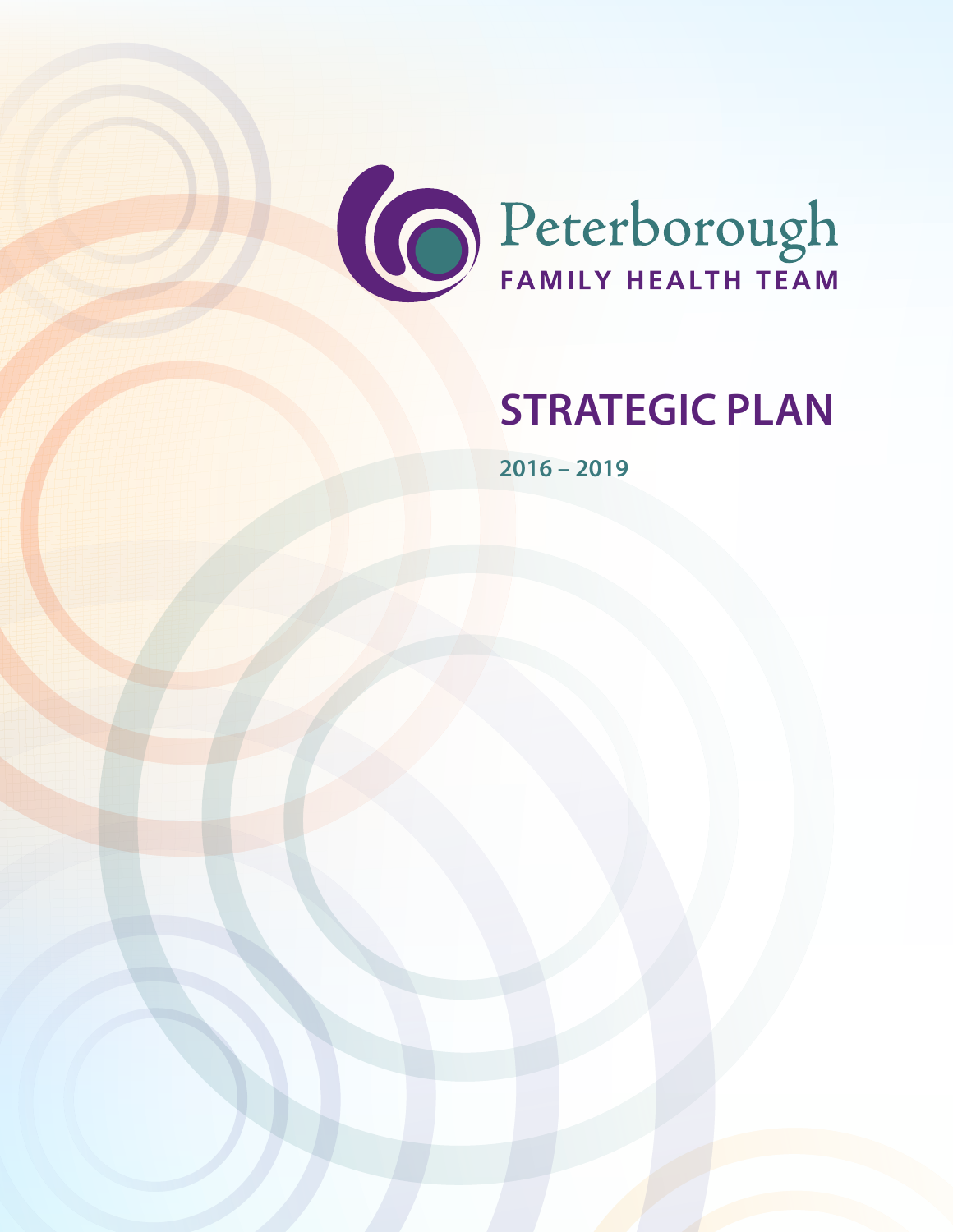### **TABLE OF CONTENTS**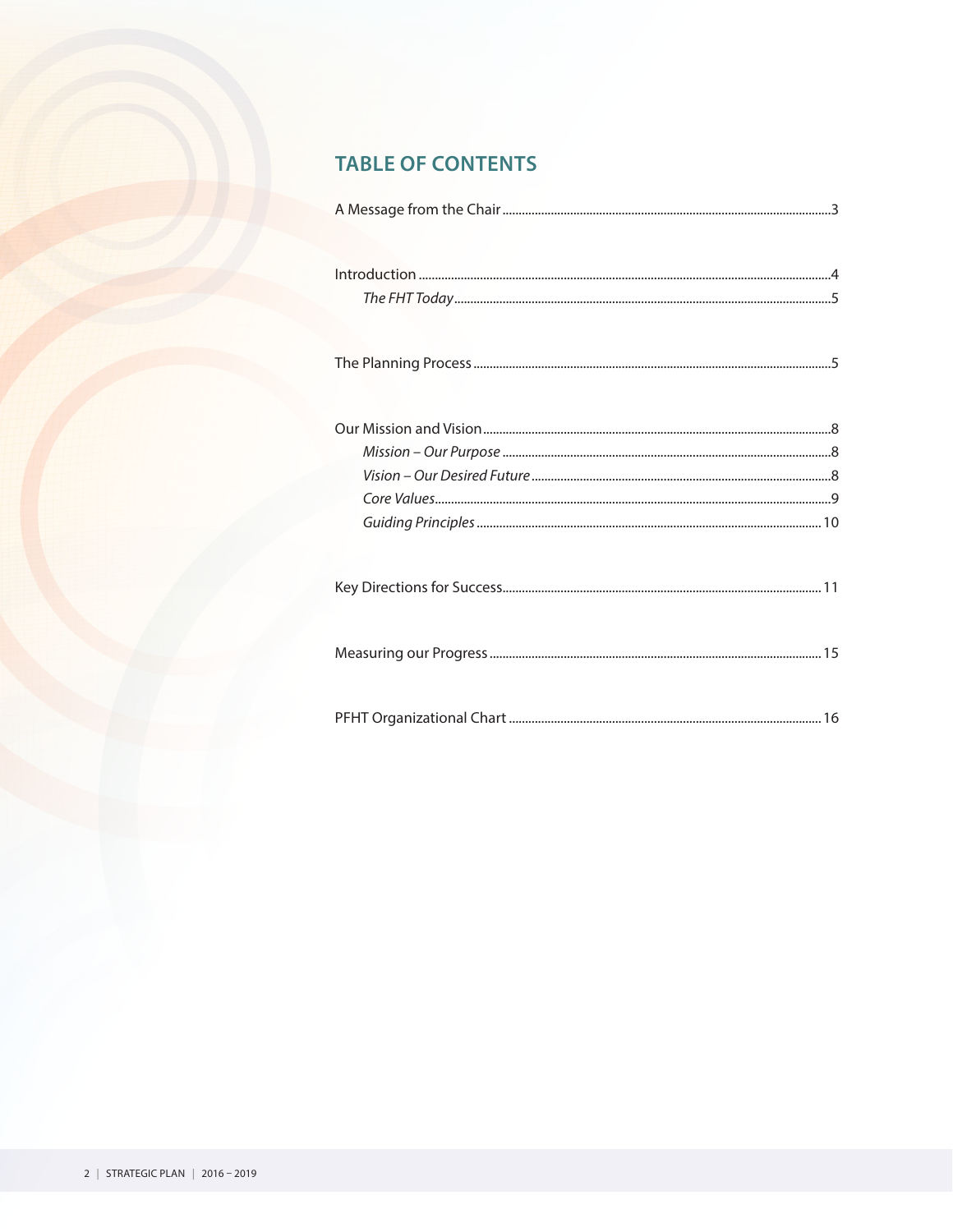#### **ACRONYMS**

| FHO         | Family Health<br>Organizations         |
|-------------|----------------------------------------|
| <b>FHT</b>  | <b>Family Health Team</b>              |
| <b>PIPC</b> | Partners in<br><b>Pregnancy Clinic</b> |

#### **A MESSAGE FROM THE CHAIR**

On behalf of the Peterborough Family Health Team Board of Directors, it is my pleasure to introduce our 2016-2019 Strategic Plan. This plan is the product of an intensive five-month-long process and the result of much dialogue and decision-making. It focuses on a renewed role and approach for our organization, sets priorities and establishes directions for the future to ensure the long-term success of the FHT. At the core, the plan is about serving the residents of our region and providing them with access to the best team-based primary health care possible. I am confident that you will see our patients reflected in our approach to everything we do.

This is just a first step, and over the next three years, we will use this plan to guide our actions and decision-making as we seek to deliver high-quality patient-centred primary health care that is powered by the strength of our relationships, delivered by teams of multi-disciplinary health professionals and accessible to all residents of our region.

We look forward to working in partnership with you to bring the future to life.

*Dr. Tom Richard* Chair, PFHT

**STRATEGIC PLAN** *We will use this plan to guide our actions and desicion-making for the next three years.*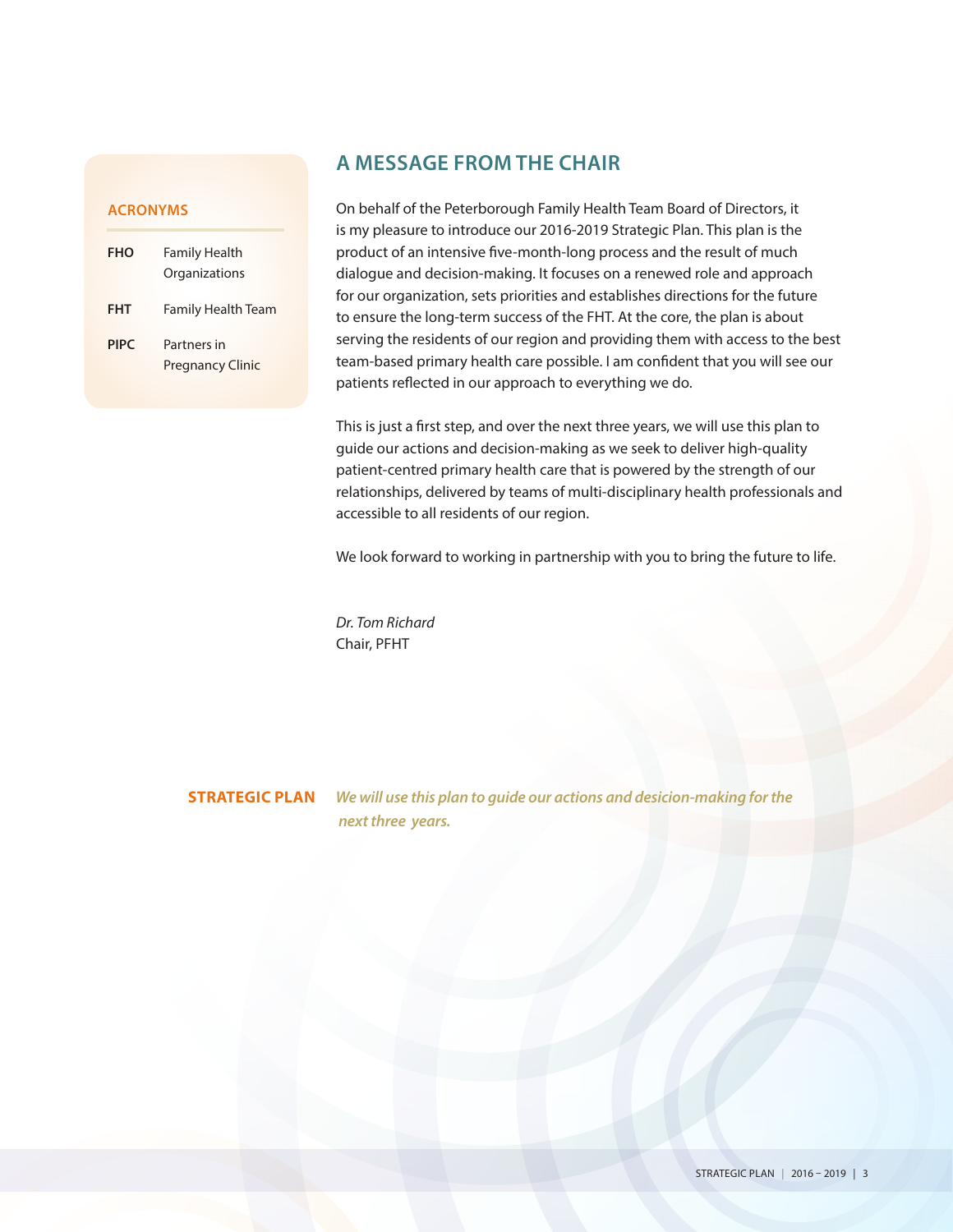#### **KEY DIRECTIONS FOR SUCCESS**

**1**

**2**

**3**

**4**

Lead locally and provincially through collaboration and integration.

Meet the diverse needs of all the residents of our community.

Enhance team-based patient-centred care.

Support primary care delivery through organizational effectiveness.

### **INTRODUCTION**

With more than 109,000 patients in its care, the Peterborough Family Health Team (FHT) is well positioned to continue to make a significant difference in the health of its community. The organization was a leader in the formation of the family health team model – the answer to a crisis in primary care ten years ago, when one in five residents in the City and County of Peterborough didn't have access to a family doctor. Since then, the FHT has ensured that an additional 20,000 Peterborough patients now have family doctors and access to team-based primary care. And today, as the only city and region of its size in the province in which virtually all family doctors are part of the FHT, the organization is poised to be a primary care leader in the next stage of health system transformation

Recognizing the significance of health system transformation, the opportunities inherent in the unique design of primary care in Peterborough and with the establishment of a new senior leadership team, the Board of Directors began exploring the difference the organization could, and should make going forward. Launching a strategic planning process in the summer of 2015, the Board set out to chart the course for the future of primary health care in the city and county over the next three years.

This Strategic Plan is the result of an inclusive five-month-long planning process. The plan highlights four key directions for success and accompanying goals, which support a renewed mission and vision for the organization.

The Board examined the values and guiding principles that form the foundation from which the organization operates, and also adopted a set of six values and five guiding principles.

The Plan, in all its parts, articulates a transformational approach to primary care in Peterborough and Peterborough County; and, in essence, describes the difference the organization will make in the health and wellbeing of individuals and families in the community it serves. It's ambitious and bold, and demonstrates the Board's strongly held belief that the residents of this community deserve high quality, universally accessible primary care.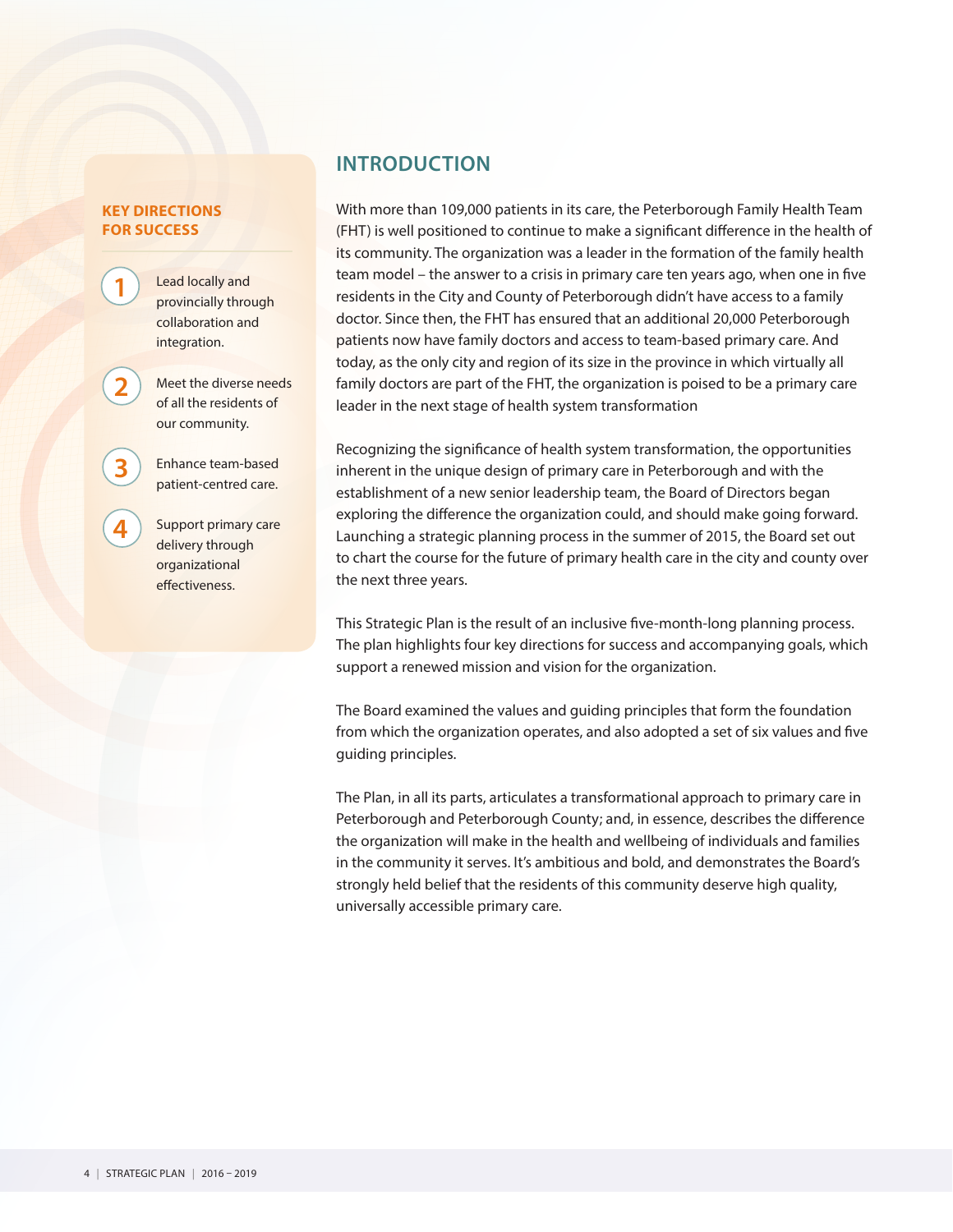#### **The FHT Today**

- 88 of 89 family physicians currently have access to FHT resources.
- 110 FHT members including dietitians, mental health clinicians, nurse practitioners, pharmacists, physician assistants, registered nurses, registered practical nurses, support staff, clerical staff, and administrators work together to provide primary care services in our community.
- The FHT is made up of five Family Health Organizations (FHOs) located at clinics across the city and county, and the Partners in Pregnancy Clinic (PIPC).
- The FHT is a not-for-profit charitable organization funded by the Ministry of Health and Long-Term Care and also supported by the Health Services Foundation.

### **THE PLANNING PROCESS**

A decade after the organization's inception, the Board of Directors recognized that the FHT was not operating in the same environment in which it was created. Health system transformation, changes in primary care locally and provincially, and internal changes presented by the appointment of a new Executive Director, Medical Director and Director of Clinical Programs, all indicated that the time was right to take stock of the organization and its work, and to define its directions for the future.

The strategic planning process, led by the Board, in concert with the organization's new senior team, began in earnest in September 2015.

From the outset, there was clear commitment to a process that was:

- inclusive
- consultative
- evidence informed
- patient centered, and
- results oriented.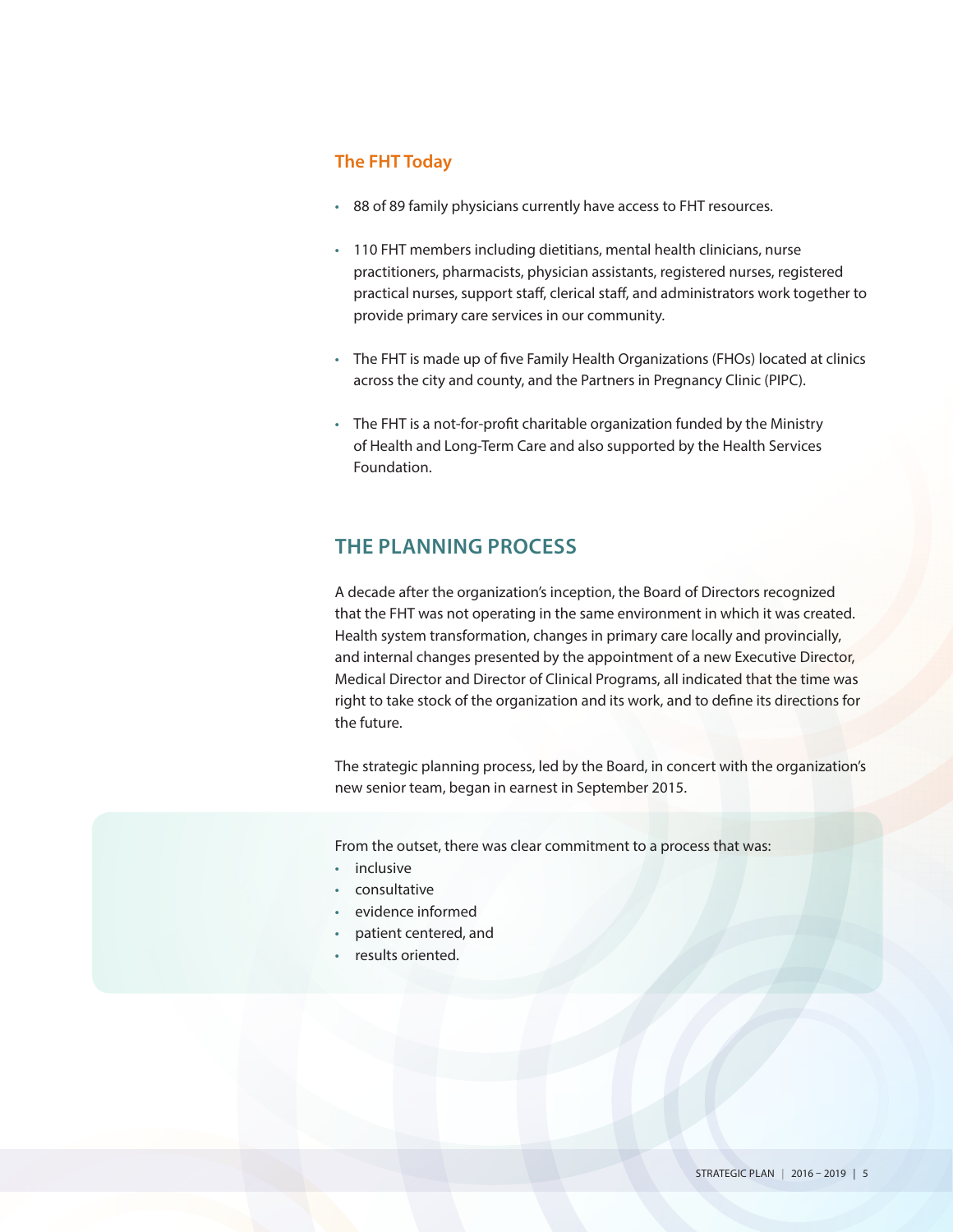It was also important to the Board that the ideas, input and opinions of those who have a stake in the organization and its future, inform decision-making. They expressed their desire for the consultation process to also serve as a vehicle to energize and inform internal stakeholders about provincial priorities in primary care transformation.

The stakeholder consultation process was extensive, employing a variety of approaches to engage members of the FHT as well as community partners.

Workshops were held with:

- Each of the five Family Health Organizations (FHOs), co-facilitated by the Medical Director;
- Staff and physicians from the Partners in Pregnancy Clinic (PIPC), co-facilitated by the Executive Director;
- Allied Health Professional groups including Dietitians, Mental Health Clinicians, Nurse Practitioners, and Pharmacists;
- Administrative employees of the FHT;
- Team Administrators of each FHO.

#### **STAKEHOLDER CONSULTATION AT A GLANCE**

#### **1000+ patients**

Patients provided feedback through a patient experience survey.

#### **67% family physicians**

More than two-thirds of family physicians in our community participated in workshops and discussions on the future of primary care.

#### **116 surveys**

were completed by family physicians, providing feedback and input on FHT services, and patient care priorities.

#### **77% participation**

43 of 56 Allied Health Professionals participated in workshops focussed on increasing access, integration, and quality, and half of the participants completed surveys about the FHT.

#### **55 medical secretaries**

registered nurses, and registered practical nurses completed surveys on providing high quality patient care.

#### **100% participation**

All FHO Team Administrators participated in workshop discussions on enhancing communication, increasing operational efficiency and effectiveness, and strengthening teamwork across the FHT.

#### **All administrative employees**

All administrative employees of the FHT participated in a workshop focussed on organizational effectiveness in support of the delivery of primary care.

#### **16 community members**

from six partner agencies, shared their thoughts on priorities and opportunities to work together.

#### **21 at Board retreat**

21 physicians, allied health professionals, FHO team administrators, senior team members, and guests participated in a 1.5-day Board retreat on the future of the organization.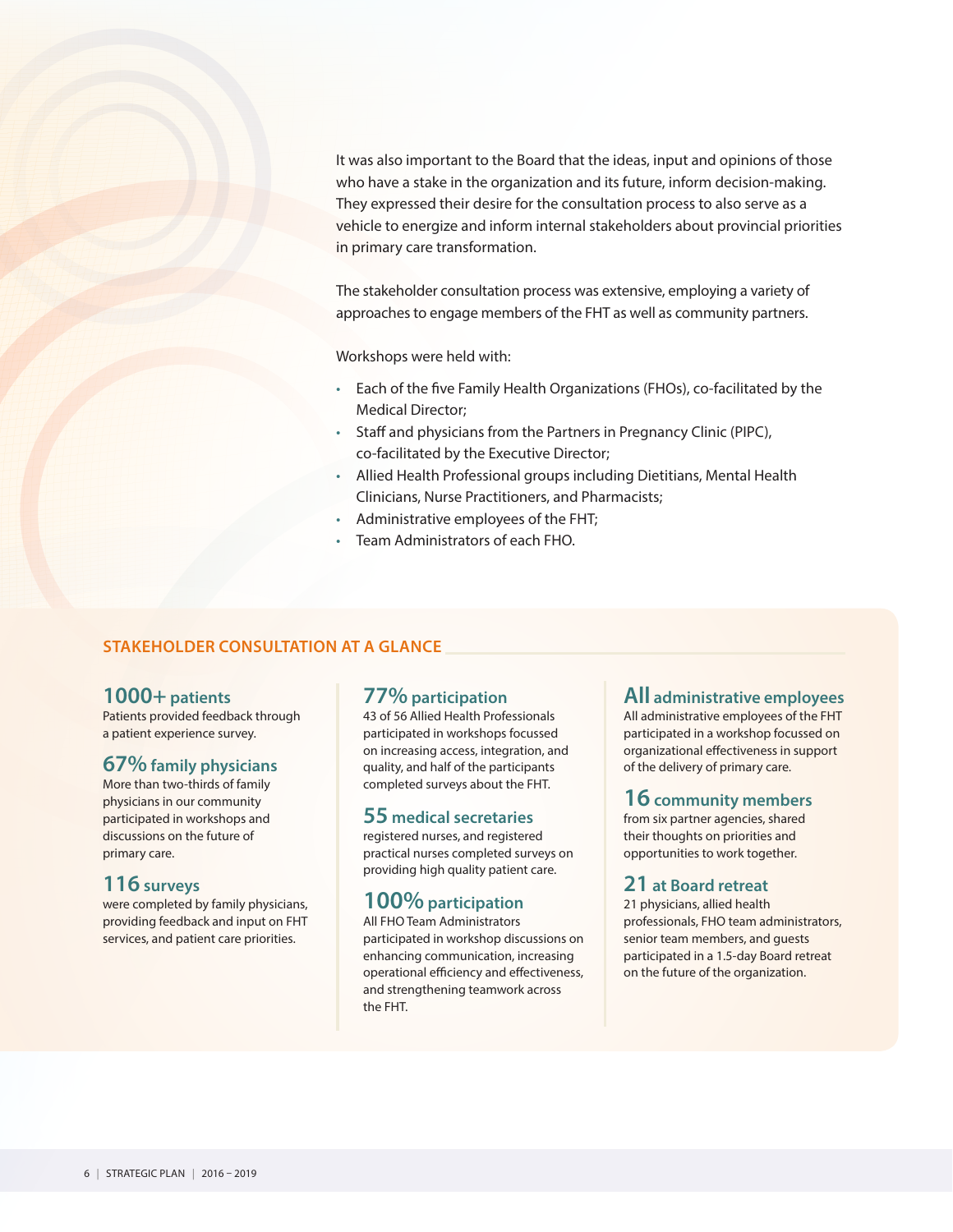A combination of hard-copy and electronic surveys were distributed to various stakeholders including:

| <b>Patients</b>                                                       | Surveys focused on the patient experience<br>with primary care.                                                                             |
|-----------------------------------------------------------------------|---------------------------------------------------------------------------------------------------------------------------------------------|
| <b>Physicians</b>                                                     | Two surveys sought input regarding Patient<br>Care Priorities, as well as feedback on current<br>and future services offered by the FHT.    |
| <b>Allied Health Professionals</b><br>and Administrative employees    | Surveys focused on the FHT as an<br>organization and employer.                                                                              |
| <b>Registered Nurses</b><br>and Registered<br><b>Practical Nurses</b> | Surveys focused on understanding the role<br>of the RN and RPN, and ways the FHT could<br>support professional development and<br>training. |
| <b>Medical Secretaries</b>                                            | Surveys focused on patient access and<br>ways the FHT could support professional<br>development and training.                               |

Individual and group interviews were held with six community partners, as well as the Greater Peterborough Health Services Foundation.

Stakeholder consultation focused on the opportunities ahead for the organization, within the context of health system transformation and realignment. Consultation was based on the key question – *How can the FHT best meet the needs of the residents of the region, and build upon its strength in teambased care to enhance access and quality of care?*

The FHT acknowledges all those who took the time to share their thoughts. The information gathered as part of the eight-week stakeholder consultation laid the foundation for the Board to examine the organization with broad perspective.

**KEY QUESTION** *How can the FHT best meet the needs of the residents of the region, and build upon its strength in team-based care to enhance access and quality of care?*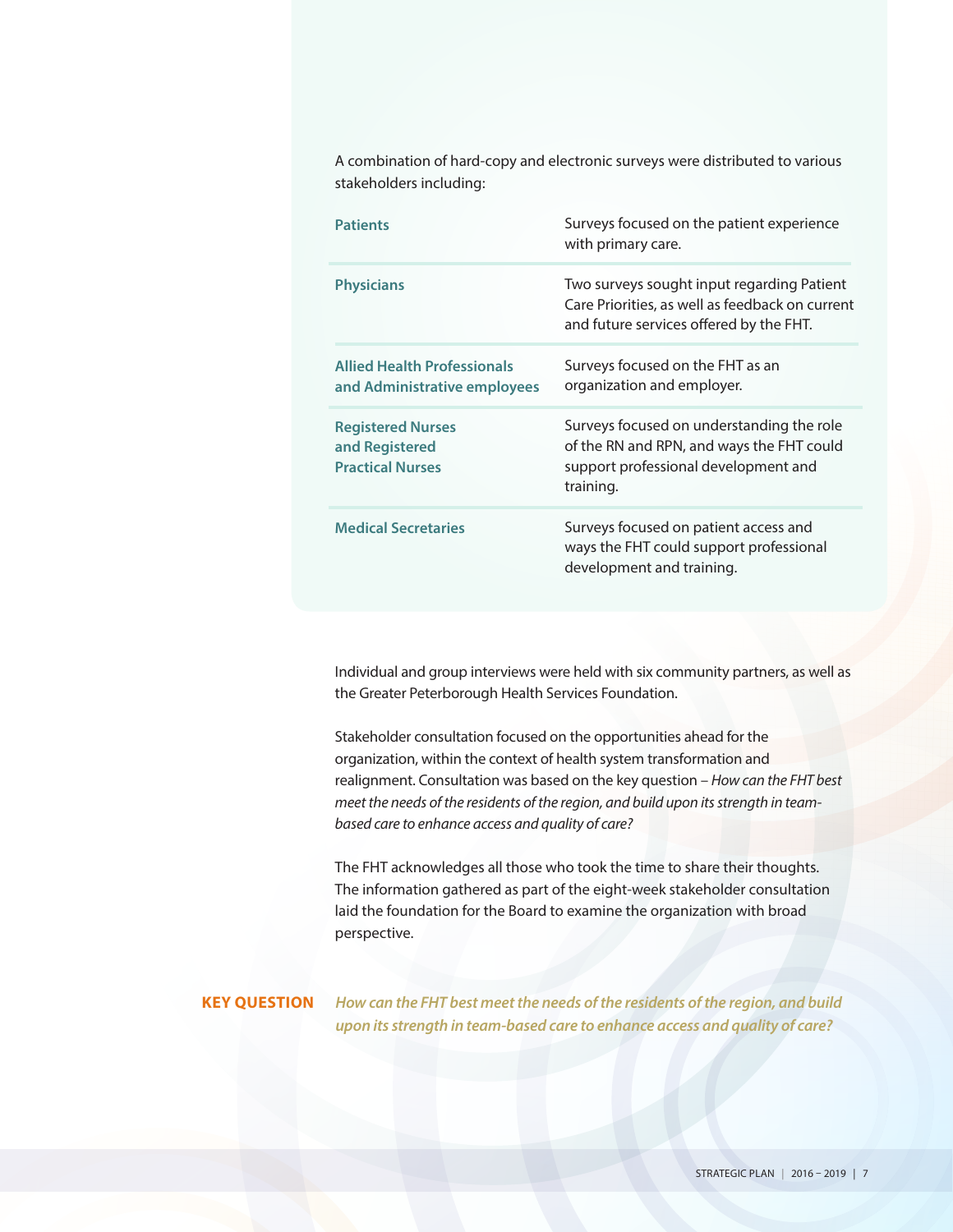This consultation was really only the beginning; and the FHT has, in its plan, made formal commitments to continue to engage, and to involve patients, providers, and partners in the design and implementation of its initiatives. The organization is committed to continually engaging and involving its community members to develop a deep understanding of their needs.

#### **OUR MISSION AND VISION**

#### **Mission – Our Purpose**

At its core, the FHT's purpose, reflected in its current mission, still stands. The organization continues to be committed to the delivery of high-quality care and to being a leader in the development of an integrated health care system. Throughout the planning process, however, it became apparent to the Board that the FHT's role in building relationships is a critical component of the work it does as both a health care provider, and as a community partner. The renewed mission emphasizes that collaboration and partnership are the key to creating a deeply integrated local health system.

In addition, the Board recognized the need to advance a population-based approach to primary care, and committed to the design and delivery of health care that meets the needs of all of its residents. The organization's renewed mission also reflects this area of emphasis.

**OUR MISSION** *As a provincial health care leader and community partner, the Peterborough Family Health Team coordinates and empowers family practice-centred multidisciplinary teams to provide high quality, evidence-based, primary care to meet the needs of all residents of Peterborough County.*

#### **Vision – Our Desired Future**

The FHT's new vision reflects the desired future and the organization's aspirations for the health and wellbeing of all residents of its community. The vision reflects the dimensions the organization believes will provide the foundation for the delivery of high quality patient care in the future.

**OUR VISION** *A leader in the delivery of collaborative family medicine serving the residents of Peterborough County.*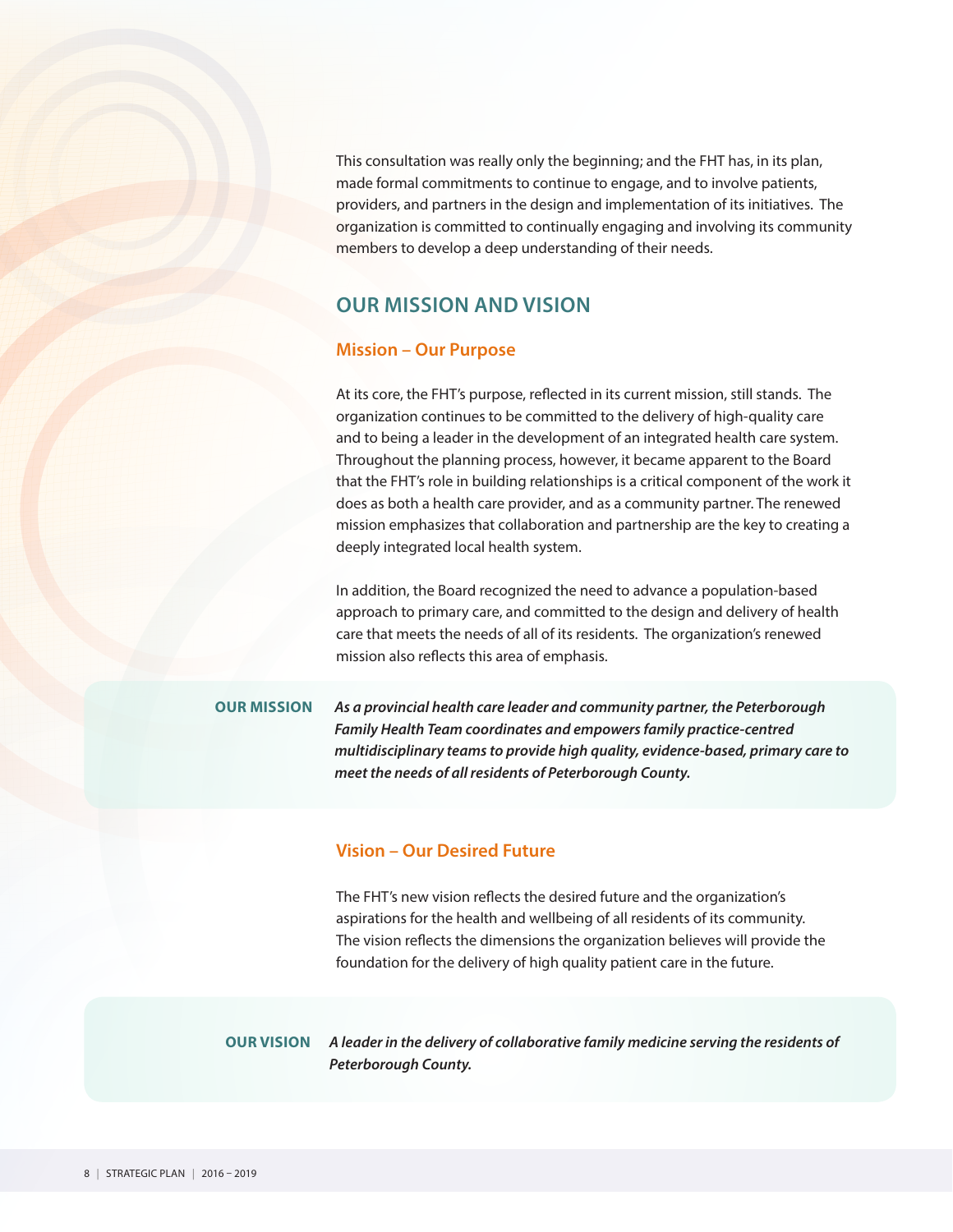| <b>High-Quality</b><br><b>Patient-Centred Care</b> | We are committed to high-quality patient-centred<br>care and seek to ensure that every patient's experience<br>is respectful, care without prejudice and built on<br>confidence and trust. We believe that patient well-<br>being is a shared responsibility between primary care<br>providers and patients. |
|----------------------------------------------------|--------------------------------------------------------------------------------------------------------------------------------------------------------------------------------------------------------------------------------------------------------------------------------------------------------------|
| <b>Universality</b>                                | The health and well being of all residents in our region<br>motivates everything we do.                                                                                                                                                                                                                      |
| <b>Trust</b>                                       | We build trust with, and among our employees, health<br>professionals, partners, and patients by listening,<br>respecting diverse opinions, valuing their unique<br>contributions, and delivering on our commitments.                                                                                        |
| <b>Collaboration</b>                               | We believe that a multi-disciplinary approach to<br>patient care - with our team members and partners -<br>leads to better patient outcomes and a more positive<br>experience for patients and professionals alike.                                                                                          |
| <b>Innovation</b>                                  | We seek opportunities to advance best practice in<br>our programs, services, and processes. We value<br>professional development and learning as driver<br>or quality.                                                                                                                                       |
| <b>Transparency and</b><br><b>Accountability</b>   | We act fairly, ethically, and openly in all that<br>we do.                                                                                                                                                                                                                                                   |

#### **Core Values**

The organization's core values reflect what is truly important to its people. These are not values that change from time to time, situation-to-situation or personto-person, but rather they are the underpinning of the FHT's organizational culture and approach to the design and delivery of primary care in our community.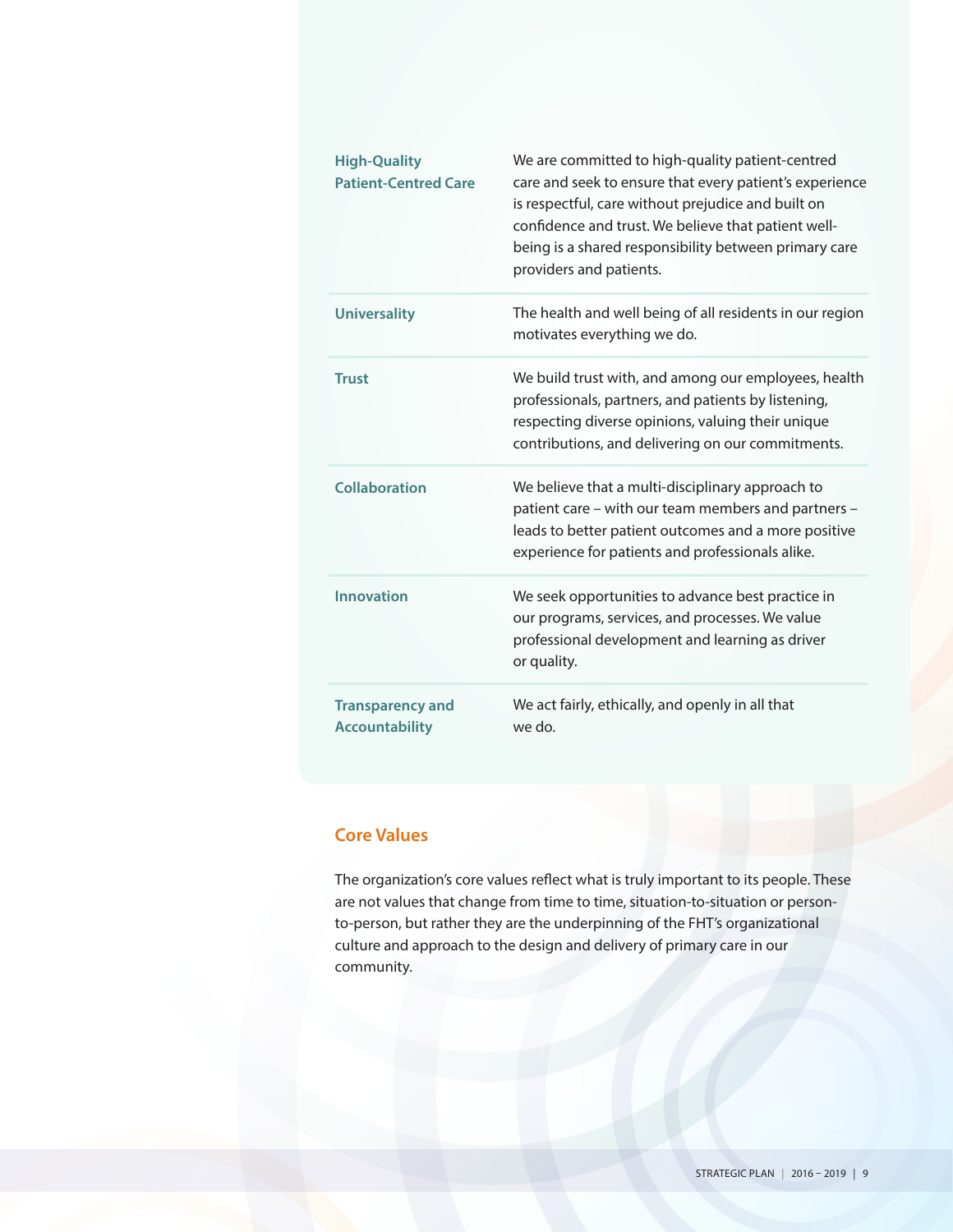#### **Guiding Principles**

Five guiding principles reflect our values and shape our actions:

#### **1. Relationships:**

We focus on building strong relationships to support everything we do – on our teams, with our partners and with our patients. We believe that the relationship between primary care providers and patients is the foundation of high-quality patient-centred care.

#### **2. The Patient Experience:**

We believe that the patient experience is influenced by the sum of all of their interactions with primary care. We engage our patients, seeking to understand their experience to improve the delivery of primary care.

#### **3. Inclusive, Community Focus:**

We collaborate and partner with others to leverage our collective strength to provide seamless care to all residents of our community.

#### **4. Strong Leadership:**

We focus on effective, forward-thinking leadership in the governance and administration of our organization.

#### **5. Responsible Stewardship:**

We are responsible and accountable for the financial resources allocated to us and for the trust our residents place in us.

**GUIDING PRINCIPLES** *Relationships • The Patient Experience • Inclusive, Community Focus • Strong Leadership • Responsible Stewardship*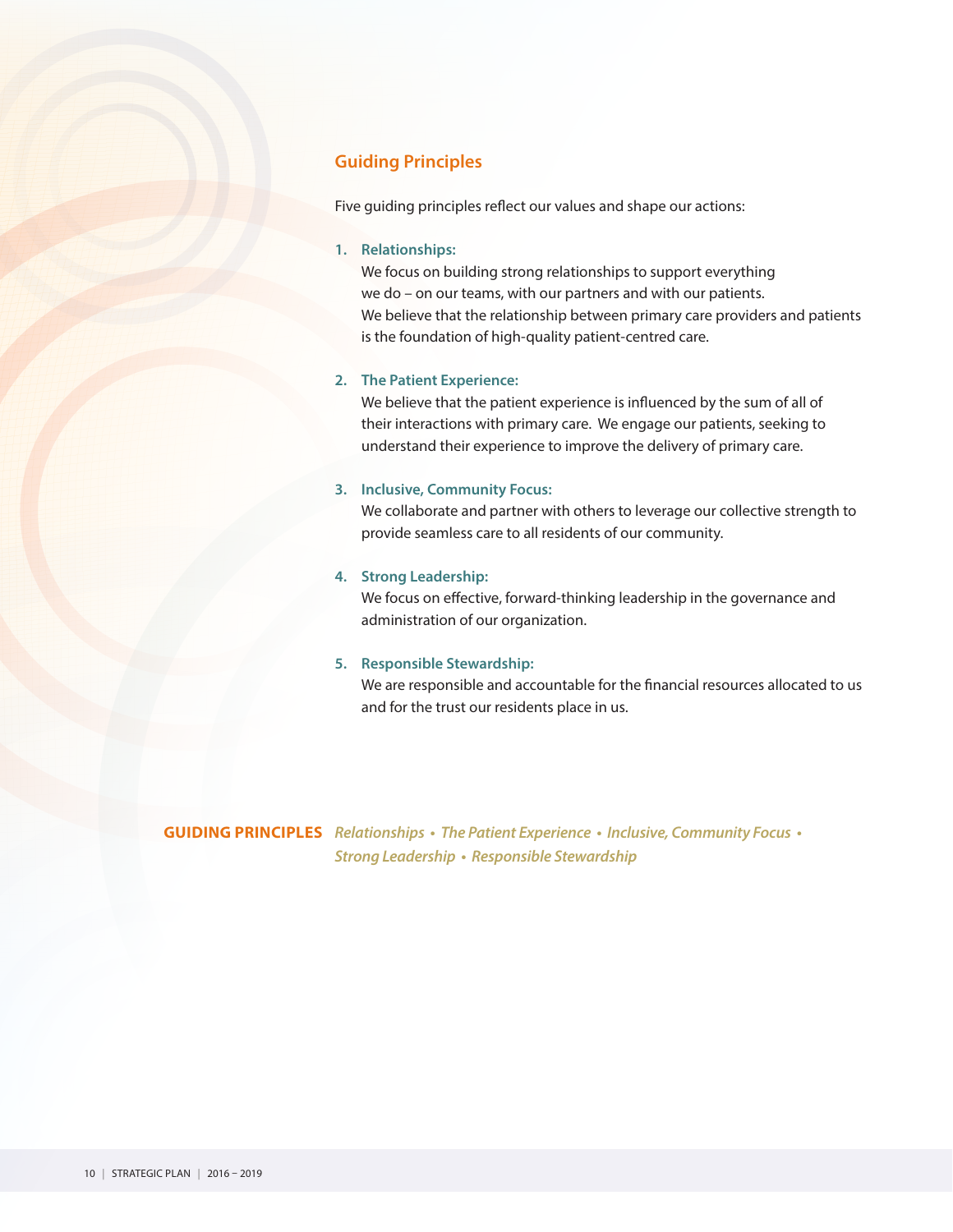#### **KEY DIRECTIONS FOR SUCCESS**

Four Key Directions for Success support the preferred future for the FHT, and provide definition to its role in the design and delivery of primary care in the City and County of Peterborough. Strategic goals, aligned with each Key Direction for Success, serve to focus the efforts of the organization over the next three years. Annual operating plans, outlining key initiatives and actions, will be built on this framework; they will serve to advance the organization toward its strategic goals in support of achievement of its vision.

#### **Lead locally and provincially through collaboration and integration**

The FHT is in a unique position in the city and county of Peterborough. With virtually all of the family doctors in its large geographic region included in a single FHT, the vast majority of residents have access to team-based care. With health system integration and community collaboration critical to the best possible patient care, we will be bold in leveraging our unique position as the primary care provider in our community to lead locally and provincially.

#### *Goals:*

**1**

- 1.1 Be an integrated voice of primary care locally, clearly and consistently articulating and advocating for the best interests of our residents.
- 1.2 Be a provincial leader in the design and delivery of population-based approaches to primary care.
- 1.3 Build and strengthen partnerships, enhancing the co-ordination of care in our community and fostering deep integration at the local level.
- 1.4 Lead a local health system approach to chronic disease management, ensuring a seamless, efficient, effective continuum.
- 1.5 Embrace innovation, and engage in new and different approaches to meeting the needs of our residents, seizing opportunities that support health system transformation.
- 1.6 Advocate for, and advance, the primary care agenda locally and provincially.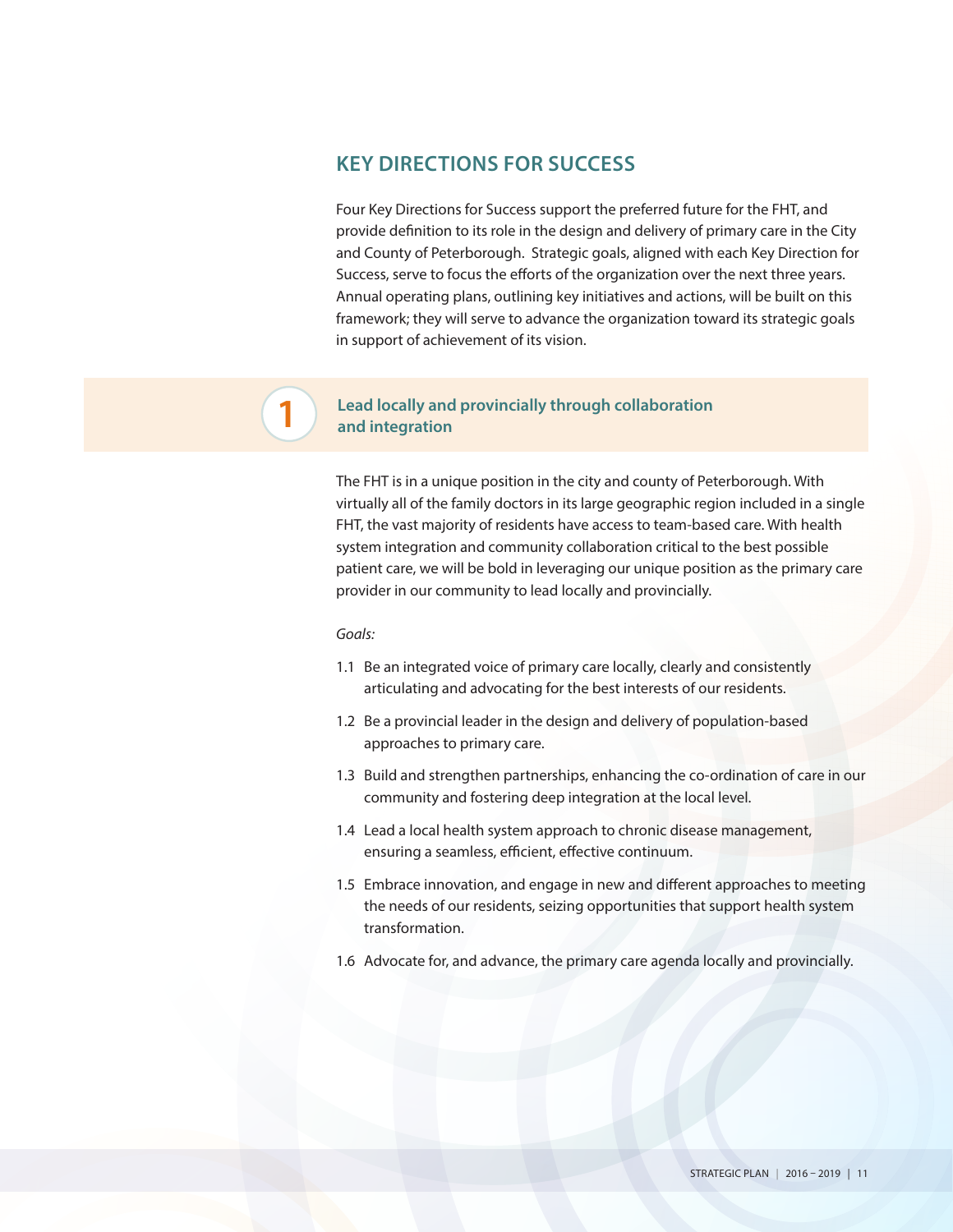#### **Meet the diverse needs of all the residents of our community**

We know there's no one-size-fits-all approach to primary care. Our organization is uniquely positioned to be able to customize care for the residents of this region. We will work to understand the diverse needs – existing and emerging – of the residents of the region, and to design and deliver programs and services to meet them.

*Goals:*

**2**

- 2.1 Develop a thorough understanding of the needs of our population, leveraging data, engaging with patients, and collaborating with partners, to make informed decisions related to practice and programs for optimal population health.
- 2.2 Offer our residents more options to access to primary care providers, facilitating delivery of the right care, at the right time, at the right place.
- 2.3 Make it easier for our residents to connect with primary care providers, streamlining systems and processes and clearly communicating them.
- 2.4 Initiate a community-wide approach to the provision of pediatric and adult mental health services and address care gaps for this population.
- 2.5 Develop an approach to caring for those who have difficulty accessing mainstream primary care, with a focus on addressing the social determinants of health.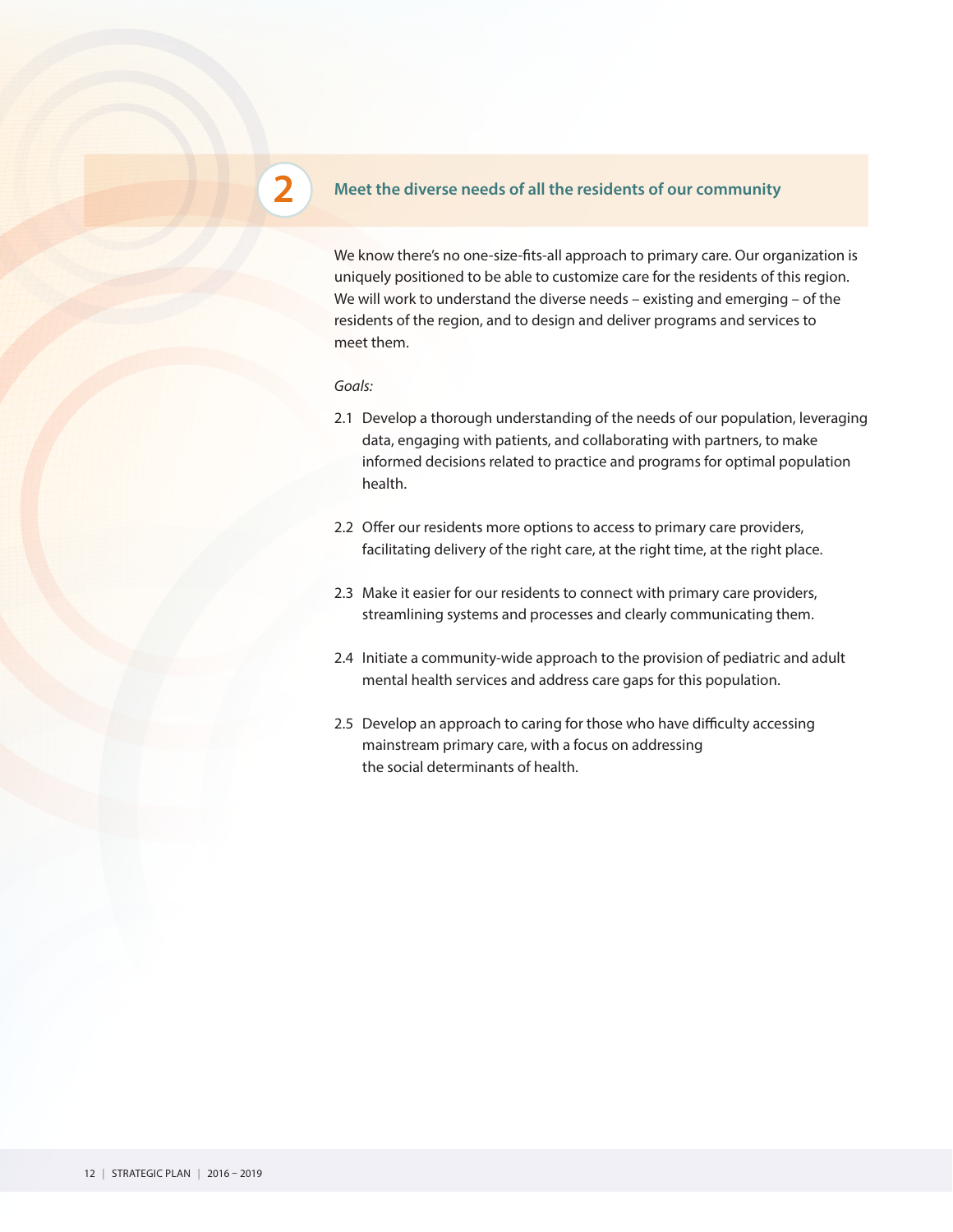## **3**

#### **Enhance team-based patient-centred care**

Patients and professionals alike tell us they value a team-based approach to care. We believe that a team-based approach affords the best opportunity to provide high quality, comprehensive care to patients, and to increase capacity across the primary health care system in our community. We are committed to elevating our team-based approach, strengthening relationships, enhancing communication, and facilitating the development of a deeply integrated, patient-centred, local health system.

#### *Goals:*

- 3.1 Refine and expand our approach to patient-centred team-based care both inside our organization and within our community, recognizing the value all professionals, support, and clerical staff bring to the team, and working collectively to provide comprehensive, integrated patient care.
- 3.2 Develop and support all allied health professionals Dietitians, Mental Health Clinicians, Nurse Practitioners, Pharmacists, Registered Nurses, and Registered Practical Nurses – to work to their full scope of practice, in partnership with Family Physicians.
- 3.3 Establish a consistent approach to practice within allied health disciplines, ensuring key patient care programs and services are available to all residents across our community.
- 3.4 Leverage an evidence-based understanding of our population and patient care needs to inform identification, development, and approval of programs and services, within a consistent framework and process for decisionmaking.
- 3.5 Demonstrate the value of team-based primary care through evaluation and meaningful measurement of program and service outcomes.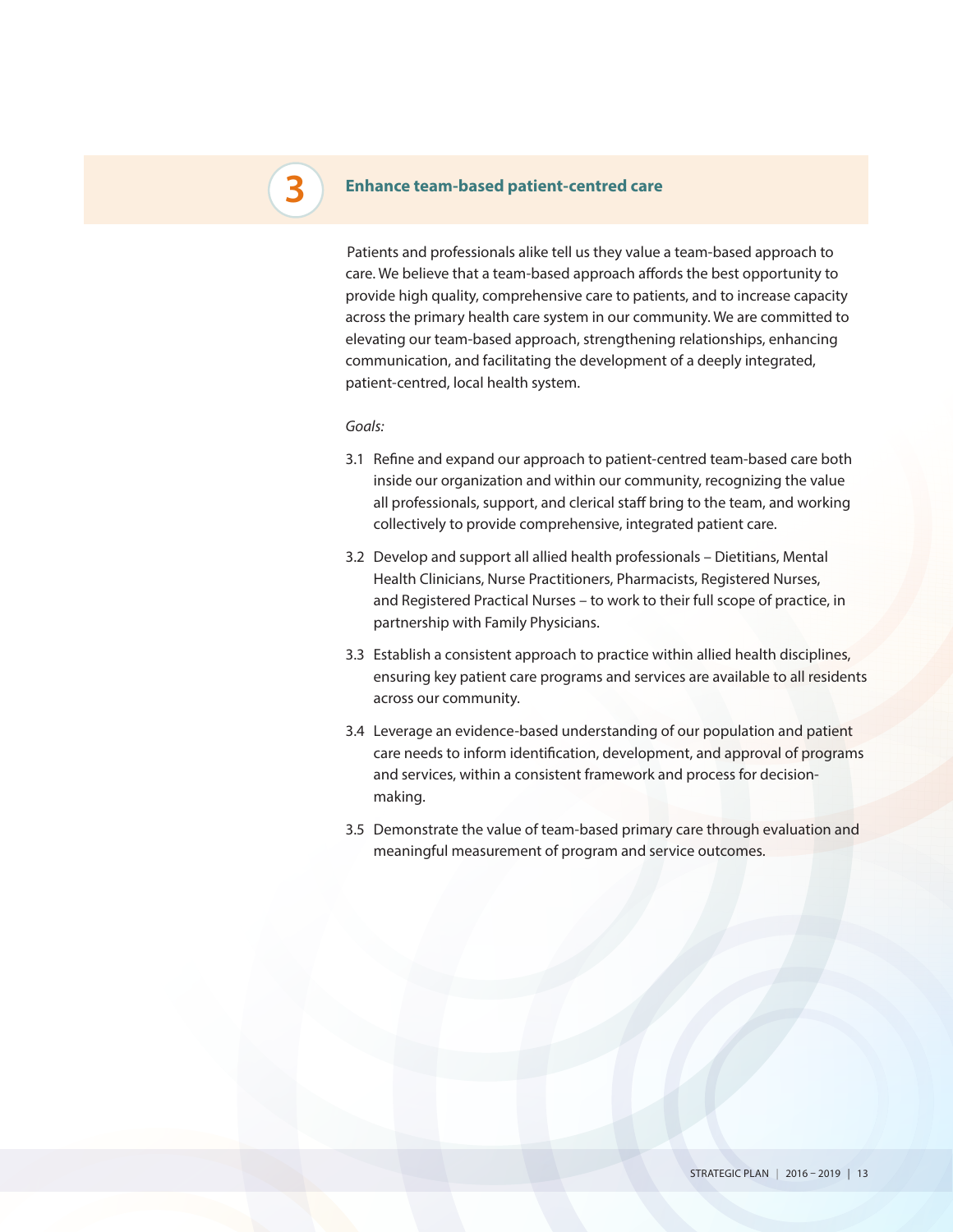#### **4** Support primary care delivery through organizational effectiveness

The Peterborough Family Health Team is an organization that delivers direct patient care and works to build capacity within the local health system. To excel as an organization we embrace progressive practices as an employer, we operate with a service mindset, and we hold ourselves accountable to high standards of performance.

*Goals:*

- 4.1 Be an employer of choice for health professionals in our community.
- 4.2 Respect the unique needs and operations of each FHO, and PIPC, offering customized services and supports, enhancing practice, and contributing to a high quality patient experience across our community.
- 4.3 Enhance our support for the design and delivery of primary care programs and services, building organizational capacity and expanding expertise in program and service planning, quality improvement, measurement and evaluation.
- 4.4 As an administrative resource for primary care for our FHOs and PIPC, provide leadership and support related to developments in privacy, human resource practices, and the use of technology to maintain high-quality standards and to enhance practice.
- 4.5 Encourage and support professional development and learning as a driver of the delivery of high quality care.
- 4.6 Develop a resource allocation model with the FHOs and PIPC emphasizing equity, transparency, flexibility, and accountability.
- 4.7 Leverage the electronic medical record to its fullest potential to support seamless care for patients and facilitate evidence-based decision-making.
- 4.8 Renew our approach to governance, examining appropriate governance models and committee structures, board composition, and effective operation of the board, and strengthening oversight, leadership and operations, and stewardship of organization resources.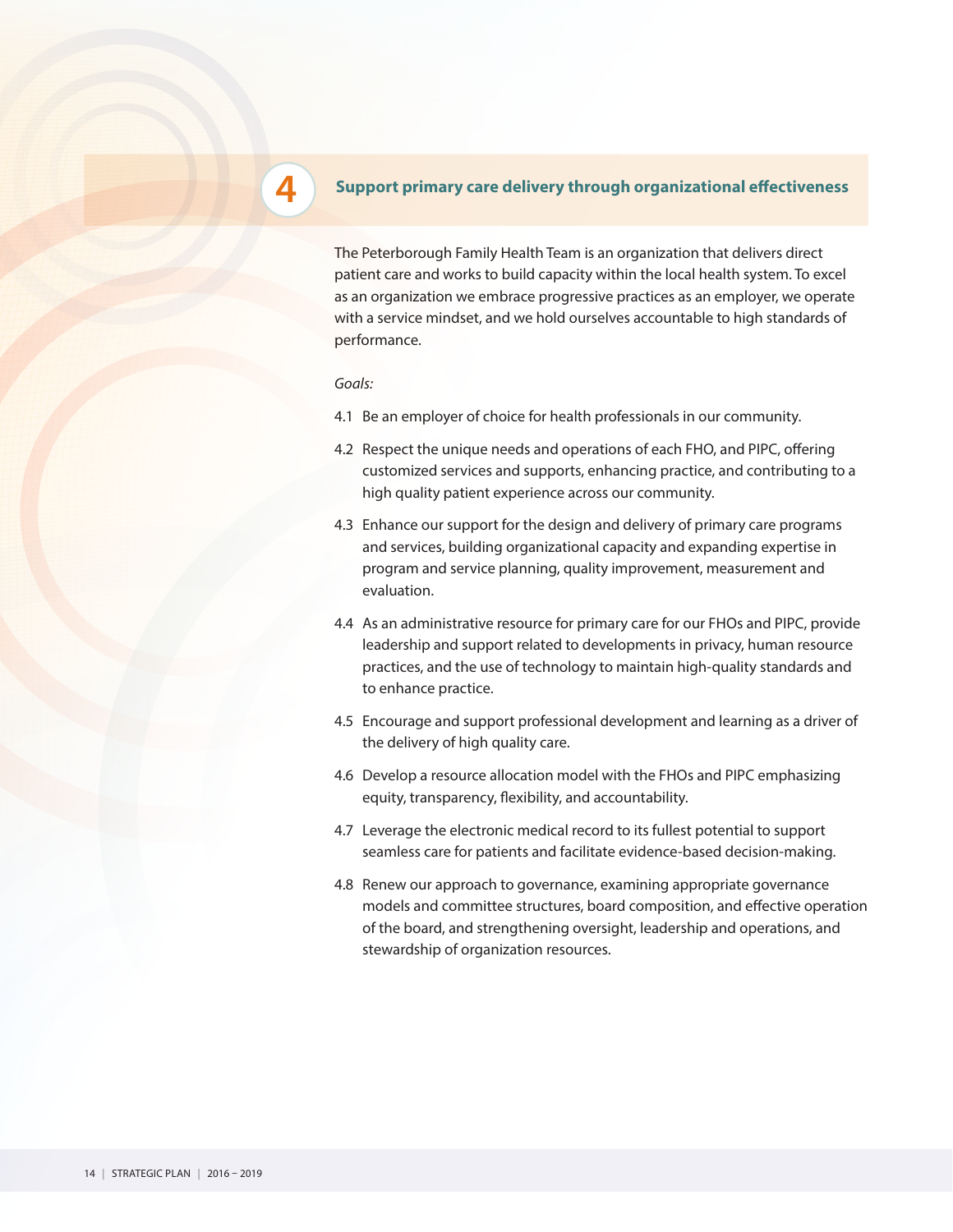### **MEASURING OUR PROGRESS**

As the organization works toward its goals, and the realization of its vision, the Board is tasked with monitoring its progress. Every year, through the development of annual plans, the FHT will articulate, and report on, strategic initiatives, actions, and associated measures of success.

The FHT's Quality Improvement Plan focuses on the quality dimensions of Access, Integration, and Patient-Centredness, consistent with the priorities identified by the Ministry. These indicators will comprise a significant part of the way the Board measures and reports on its progress. Other indicators will be identified during the development of the operational plan and will, through regular reporting to the Board, be used to monitor progress through implementation.